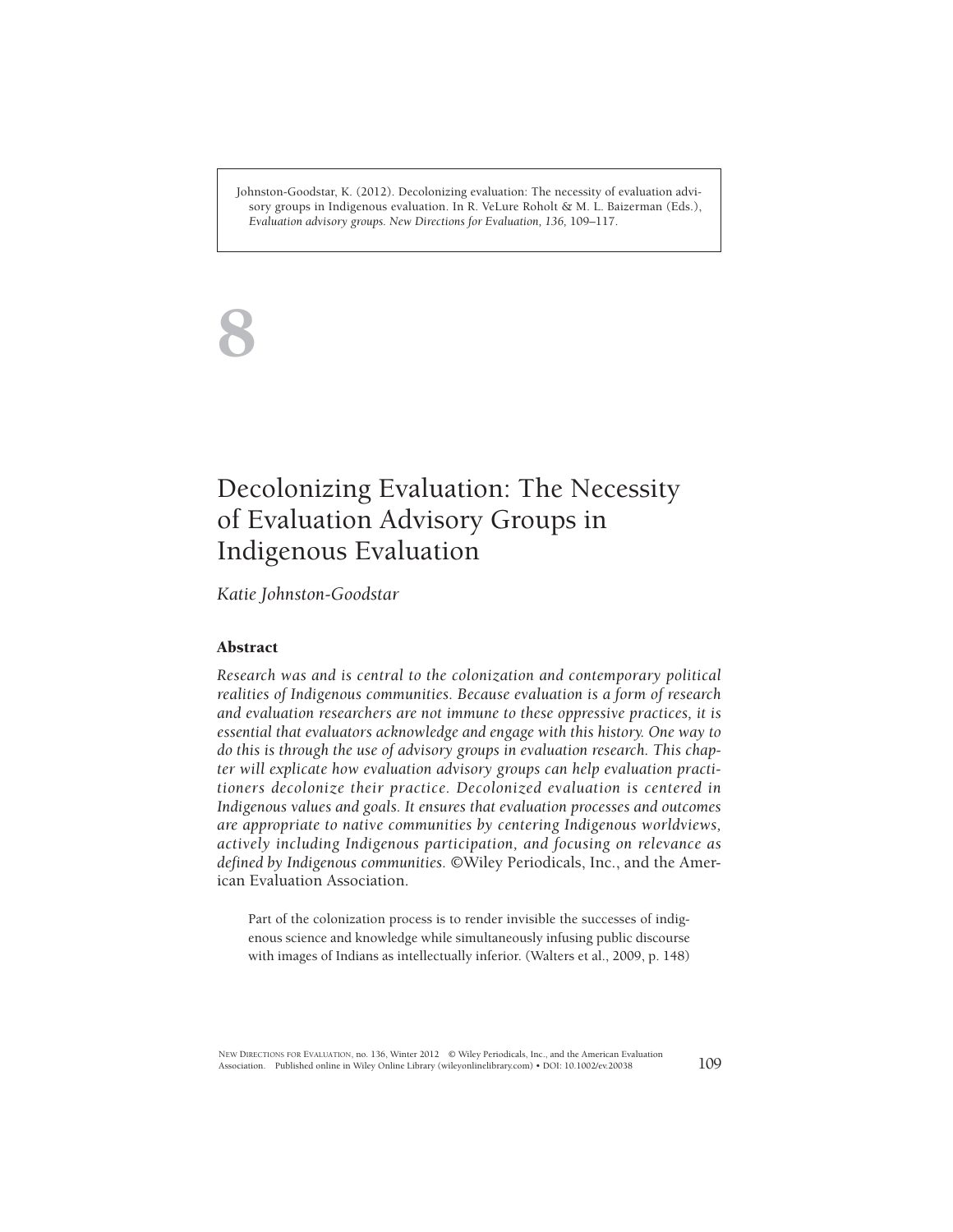# **A Brief History of Research in Indigenous Communities**

Research was and is central to the colonization and contemporary political realities of Indigenous communities. The word *Indigenous* refers to the communities, clans, nations, and tribes that are "Indigenous to the lands they inhabit, in contrast to and in contention with the colonial societies and states that have spread out from Europe and other centres of empire" (Alfred & Corntassel, 2005). It is used in reference to the international and intertribal collective of communities who claim this experience. In this article, the word *Indigenous* will be capitalized as a proper noun so as to acknowledge and convey respect for the political status of native tribes.

Indigenous peoples have often engaged with colonial research agendas (Smith, 1999) and research that has served to "advance the politics of colonial control" (Cochran et al., 2008, p. 22). Researchers in Indigenous communities have been involved in unethical medical experimentation, "including the removal of organs and radiation exposure" (Walters et al., 2009, p. 149), unauthorized genetic testing (Cochran et al., 2008), and the deliberate infection of Indigenous peoples with sexually transmitted diseases (Presidential Commission, 2011). Researchers have further attempted to "patent" Indigenous bodies (Smith, 1999, p. 56) and establish "pedigrees of degeneration" to argue for eugenics and sterilization policies (Gallagher, 1999; Wilson, 2002). This is how research has become "one of the dirtiest words in the indigenous world's vocabulary" (Smith, 1999, p. 1).

These dubious research practices are sadly not the only concern of Indigenous communities. According to some researchers, native peoples have been "researched to death" (Castellano, 2004) and all too often, that research provides no tangible benefits to the community. This happens so frequently, in fact, that researchers are known in tribal communities by epithets such as "drive-by" researchers (Walters et al., 2009), "mosquito" researchers (Cochran et al., 2008, p. 22), and "helicopter" researchers (Robertson, Jorgenson, & Garrow, 2004).

Because evaluation *is* a form of research, and evaluation researchers are not immune to these oppressive practices, it is essential that evaluators acknowledge and engage with this history. In native communities, research and evaluation are often indistinguishable and both are in many ways considered political acts. They are intricately tied to the colonization of the tribal community and as a consequence, researchers and evaluators must pay meticulous attention to the ways in which their practices might replicate and/or be seen to replicate these colonial patterns. This chapter will explicate how the participation of evaluation advisory groups (EAGs), commonly referred to as Community Advisory Groups in the literature on Indigenous research and evaluation methods, can help evaluation practitioners decolonize their practice and by doing so, contribute to community ownership of this type of research knowledge.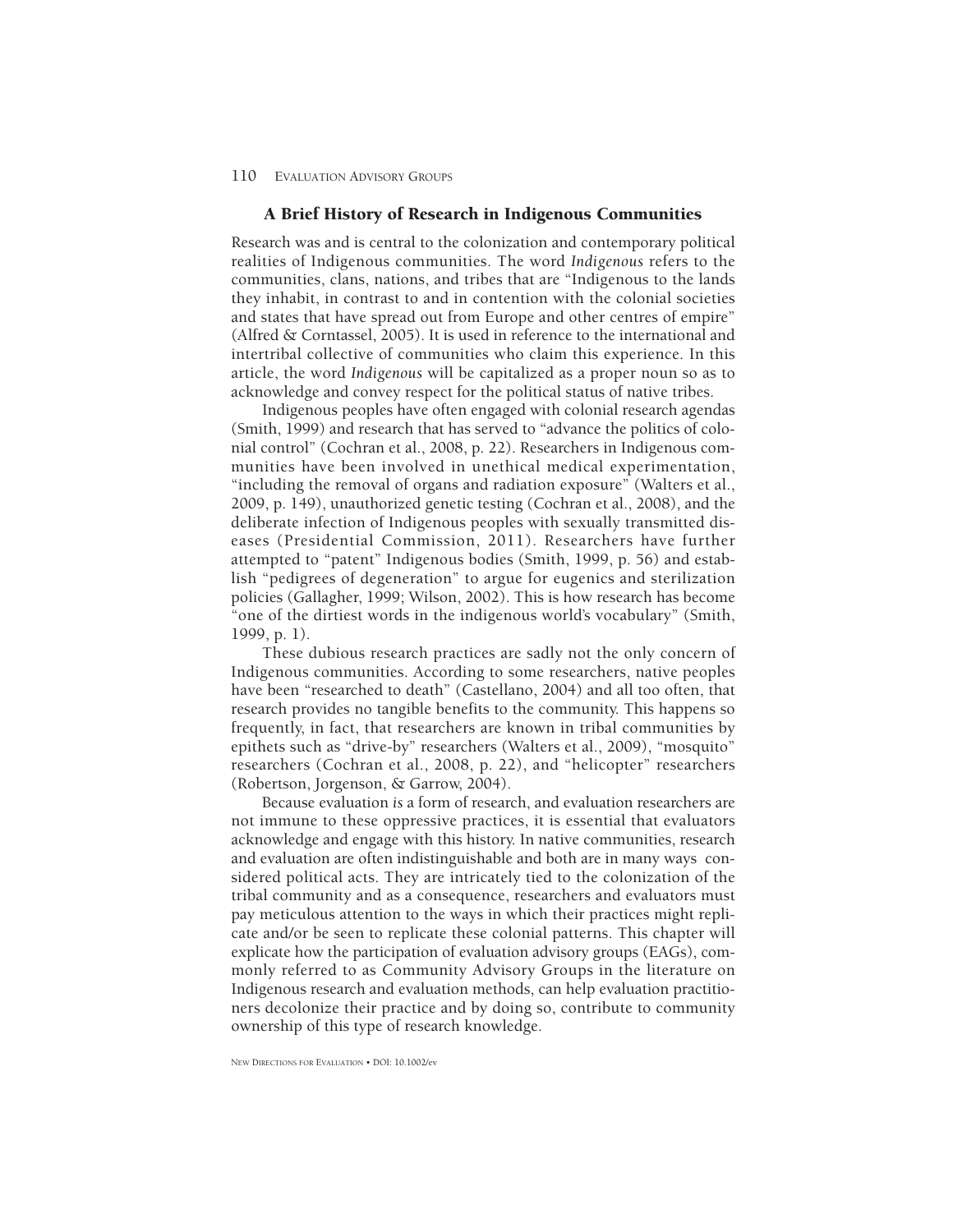Nothing in this chapter should be read simply on a level of evaluation intention and perception, but rather more broadly, as a discussion about the evaluation function and practice. An awareness of colonial history in evaluation practice is essential to the practitioner, but even with awareness and the best intentions, evaluation practice remains shaped by things the evaluator may not be aware of, as well as by perceptions of evaluation held by others. Hence this chapter is deeply about method and practice, about developing a collaborative relationship within which to conduct an evaluation meaningful to community, one that meets its tests for epistemology and method as well as those of the normative evaluation practice. Moreover, although the chapter is particularly helpful to evaluation work within Indigenous communities, the information and processes herein could also benefit evaluation practitioners who work with other marginalized and culturally othered communities.

## **Why Evaluation Advisory Groups?**

Why EAGs, one might ask? First, because Indigenous communities, quite frankly, are demanding them! Indigenous peoples and researchers have made entirely clear that they want evaluations that are "of, for, by and with us" (Kawakami, Aton, Cram, Lai, & Porima, 2007, p. 321) and research that doesn't "plan about us, without us" (Walters et al., 2009, p. 151). EAGs can work to decolonize evaluation practice through the direct involvement of community members as advisors to, and even employees of, the evaluation.

Yellow Bird (1998), in his model of the effects of colonialism, proposes the creation of "community think tanks" as an intellectual antidote to colonialism. The establishment of EAGs is one such way to create these community think tanks, which can serve to decolonize the evaluation research process. EAGs can make space for the "recovery and use of Indigenous approaches to research and evaluation, processes of knowledge creation that were once under Indigenous control but have been supplanted by Western ways of knowing" (Robertson, Jorgenson, & Garrow, 2004).

EAGs have a long tradition in many disciplines, including environmental, education, and health research. EAGs, for example, are variously defined as "made up of representatives of diverse community interests. [The] purpose is to provide a public forum for community members to present and discuss their needs and concerns" (U.S. Environmental Protection Agency, 2012) or a "dy namic group of local individuals who consult with us to make sure our work is responsive to the needs and concerns" of communities (Help Fight HIV, 2012). EAGs are particularly vital for evaluators working in Indigenous contexts because the American Evaluation Association's professional standards of *respect* states that "evaluators have the responsibility to understand and respect differences" and *competence*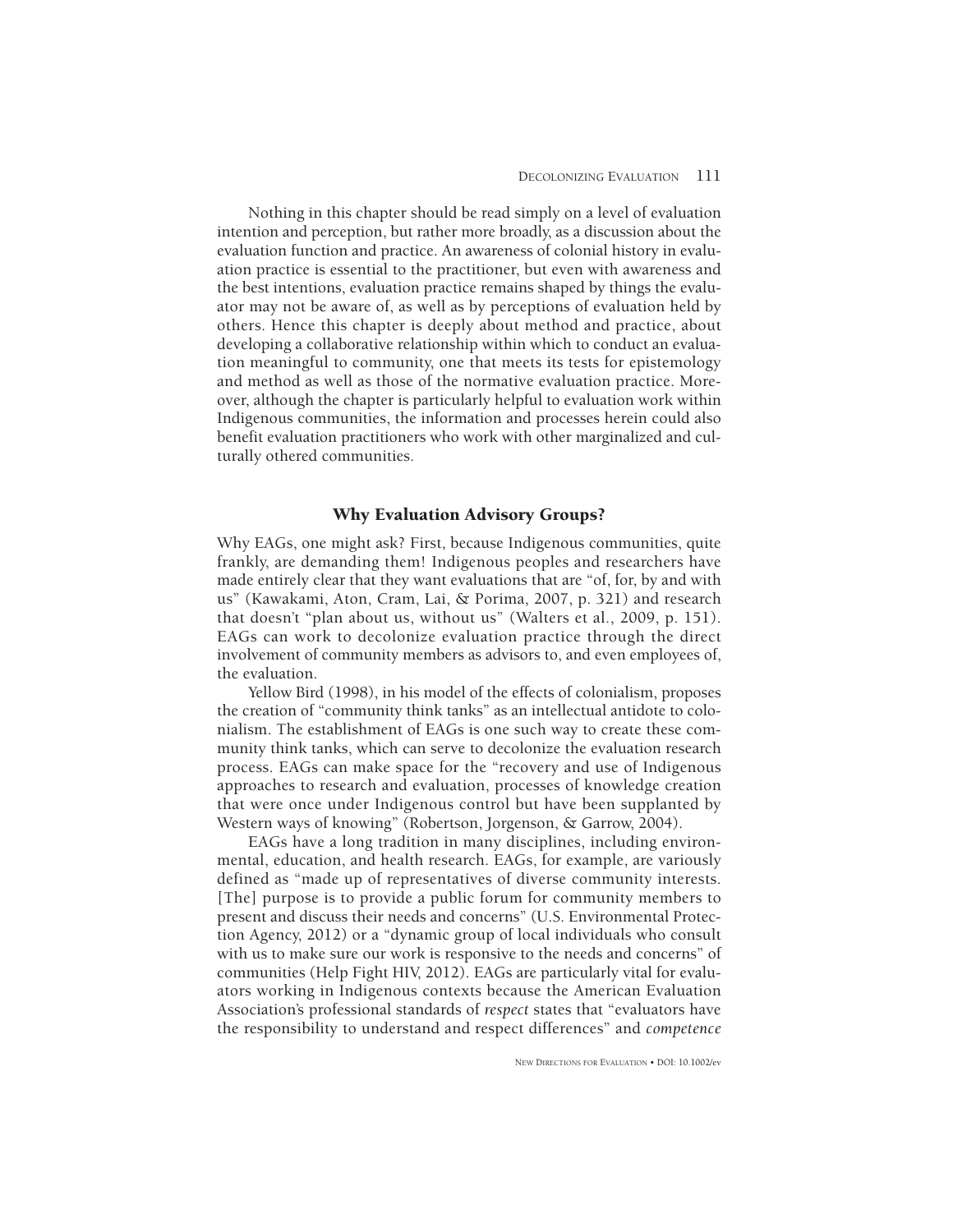states that evaluators must seek "awareness of their own culturally-based assumptions, their understanding of the worldviews of culturally-different participants and stakeholders in the evaluation, and the use of appropriate evaluation strategies and skills in working with culturally different groups" (American Evaluation Association, 2004). This focus on competence and respect implies that evaluators be "familiar enough with evaluation participants to be able to deliver such respect" (Kawakami et al., 2007, p. 321) and competence.

EAGs can serve to decolonize the research process and ensure the relevance of the evaluation through community-based participation. They can provide these direct benefits to the evaluation:

- 1. Centrality of Indigenous worldviews
- 2. Participatory inquiry/evaluation
- 3. Relevance and service to community

# **Centrality of Indigenous Knowledge**

[D]ecolonizing research methods include deconstructing and externalizing the myth of the intellectually inferior Indian, while simultaneously privileging and centering indigenous worldviews and knowledge to promote revitalization of indigenous epistemologies, research practices, and ultimately, indigenous wellness practices. (Walters et al., 2009, p. 148)

EAGs consisting of community members who are knowledgeable about and invested in the inclusion, promotion, and practice of Indigenous worldviews are essential to decolonizing evaluation. Evaluations must consider Indigenous identity, epistemology, values, and spirituality (Kawakami et al., 2007, p. 332). Evaluations should not be designed to measure how accustomed or assimilated Indigenous tribes or programs are to Western practices. Rather, they should be situated in the "context of a specific place, time, community and history" (p. 319). They should seek to understand and measure Indigenous practice and the "value added to quality of life that the community cares about" (p. 332). In order to accomplish this, an awareness of Indigenous values and epistemologies (Meyer, 2003) in the evaluation process is necessary. EAGs can assist in this awareness and in establishing indispensable relationships that will ensure the evaluation design, implementation, relevance, and overall success of the evaluation.

Some examples that often arise in research and evaluation result from conflicting values and epistemologies. For example, many tribes place a strong value on sacred sites and spiritual practices. Because Western research and evaluation paradigms tend to see *science* and *faith* in mutually exclusive ways or in ways that prioritize science over faith, this can cause tension in the evaluation process. Western philosophies are also often anthropocentric—prioritizing humans over animal relations and sacred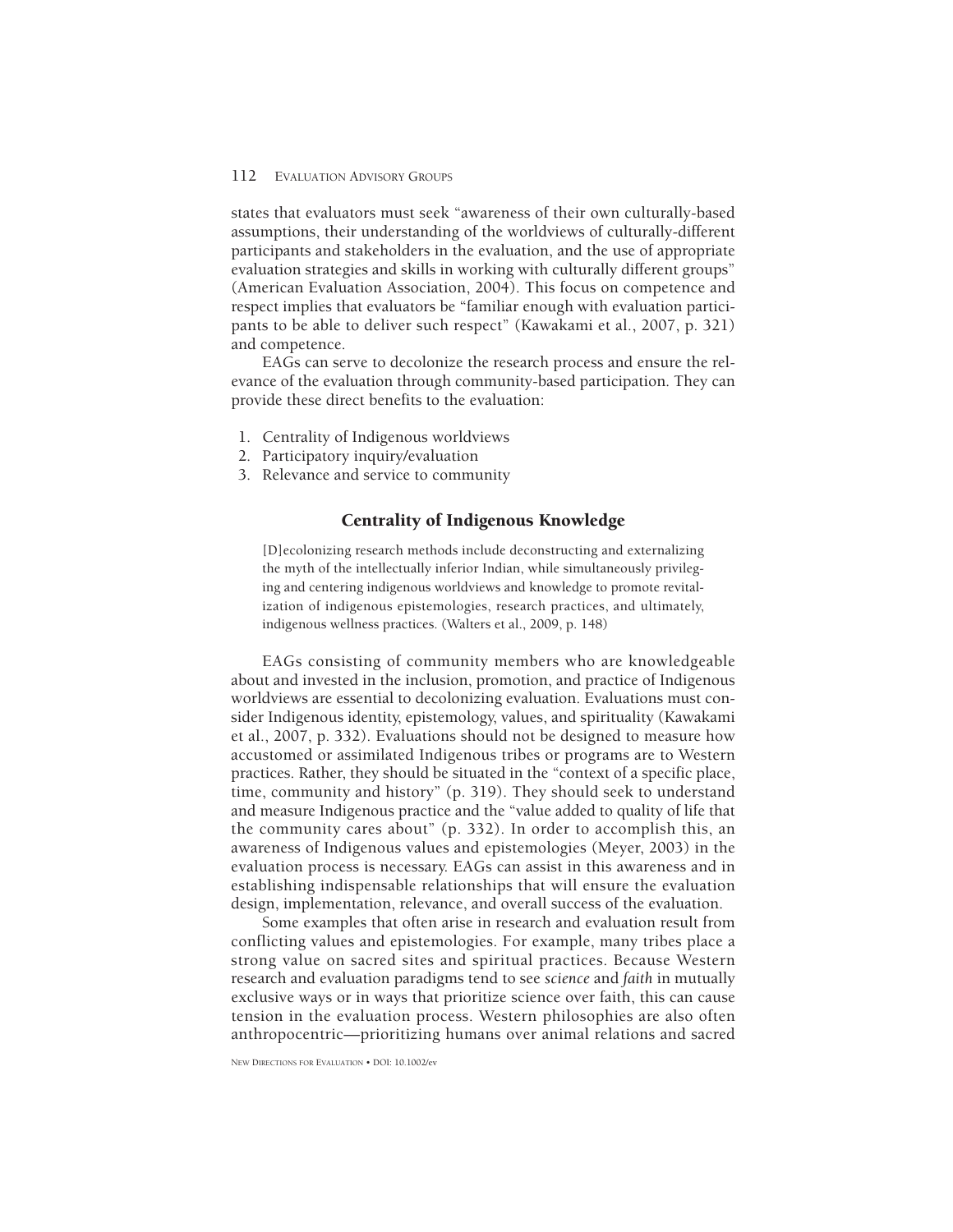places, or refusing to recognize the *mana* or spiritual energy in things nonhuman (Johnston-Goodstar et al., 2010). Moreover, *who* holds certain knowledge, *how* that knowledge is taught/learned, and what protocols are used to *share* knowledge become critical points of contention.

Evaluations must be guided by tribal knowledge, protocols, and epistemology—in other words, the how of the knowledge should guide the evaluation (Meyer, 2001, 2003). "Knowing" in many Indigenous communities is different than in Western communities. This seemingly benign statement is particularly difficult for many evaluation researchers who are educated in institutions of higher education that promote and practice certain epistemologies without acknowledging the existence of others. Western beliefs about knowledge are often so entrenched in science that they are hard to identify, let alone wrestle with.

Indigenous values and epistemologies cannot be placed on the margins; they must be central to the evaluation process for authentic engagement and evaluation to occur. Indigenous values, protocols, and epistemologies must be respected in evaluation practices. For example, members of the HONOR Project team worked into the early morning preparing food for a kick-off feast for their new project. "[P]ersonal involvement [in values and protocols] is expected to nurture meaningful partnerships" (Walters et al., 2009, p. 147).

This is not to say that Western knowledges or practices are not welcome; indeed, many tribes see Western knowledge as complementary or helpful in their evaluation processes. But an awareness of the typical privileging of Western values, goals, and paradigms and a conscious effort to center Indigenous paradigms in the investigation of Indigenous communities is necessary to decolonizing evaluation practice.

# **Participatory Inquiry and Evaluation**

Over the past few decades, researchers have begun to recognize how vital community participation is to research and evaluation projects. The rapid rise of community-based participatory research (Minkler & Wallerstein, 2008; Wallerstein & Duran, 2006; Walters et al., 2009) and participatory evaluation methodology is one such indication of this recognition (Checkoway & Richards-Schuster, 2003, 2004; Cousins & Whittmore, 1998). Participation is especially vital to decolonized evaluation because community members are invited to design and participate in the evaluation. Decolonized evaluation demands that the process and the results of evaluations meet the needs and desires of the community as well as those of the program and funding agencies. Local ownership of projects has been shown to "generate a sense of even greater possibility" (Robertson et al., 2004, p. 506).

The Kawakami et al. (2007) conceptual framework for Indigenous evaluation practice provides a map for participation, shaping the purpose and goals of the evaluation, the driving question/problem, the methodology,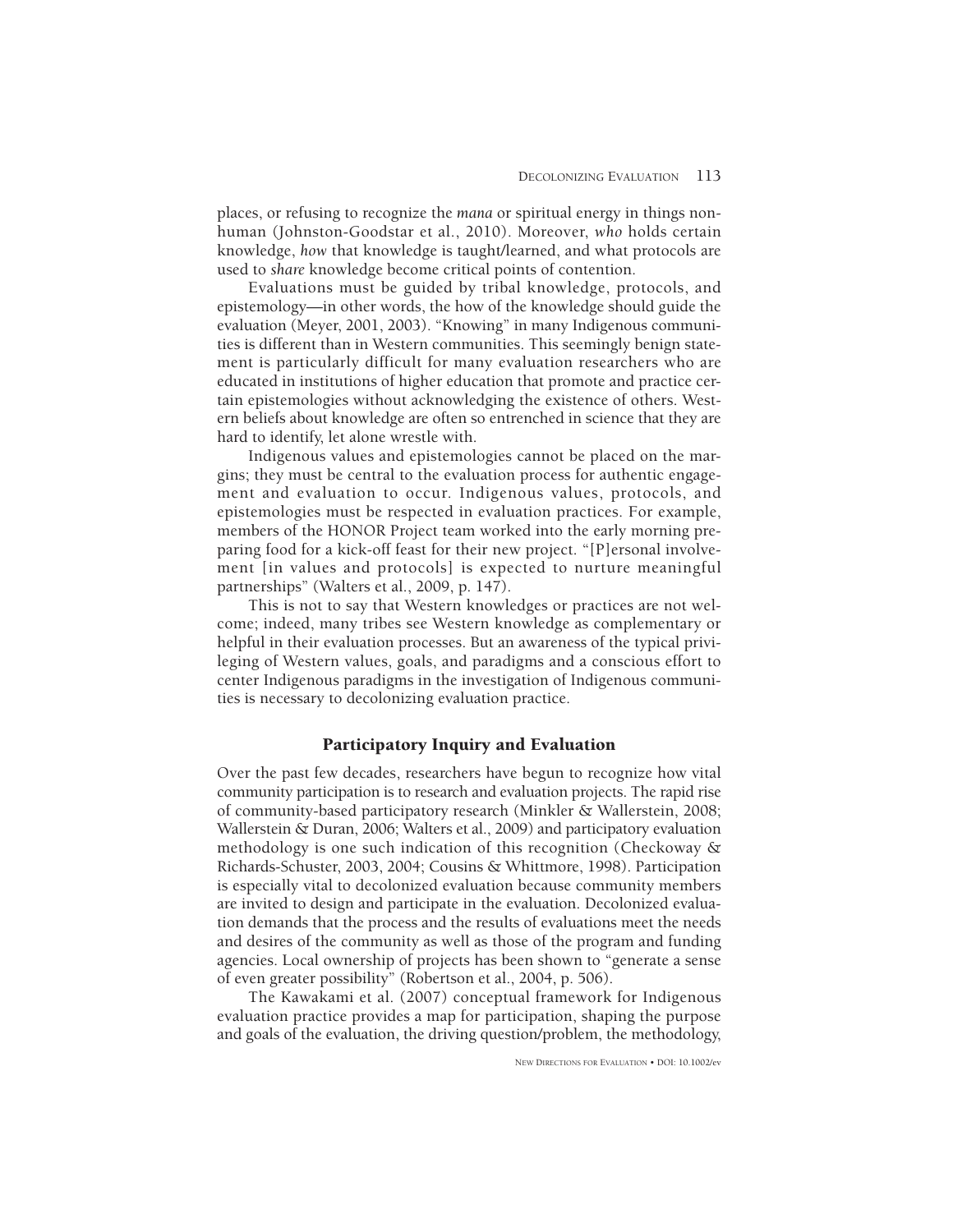the depth and breadth of data to be collected, the analysis and recommendations of the evaluation, and the format and dissemination of findings. Indigenous evaluations are always political and moral. For example, Lakota approaches to research and evaluation support the idea of "creating knowledge in order to accomplish an end that is desired by the people" (Robertson et al., 2004, p. 500) found in the concepts of *wopasi* or inquiry and *tokata wasagle tunpi*, or something you set up to go into the future.

Participation is essential to knowing precisely what the evaluation goals, questions/problems, and methods should be. Research often frames Indigenous communities in deficit-based ways. EAGs can help to frame the inquiry in a way that asks questions pertinent to the way the community views the issues, collects suitable data for that analysis, and provides findings with real "value" (Kawakami et al., 2007, p. 331). For example: how might this evaluation help to address our questions and those "social issues" we are concerned about? In-depth participation of EAGs can also send a message to other community members that the community's opinions and participation matter to the evaluators, hence enhancing the study's credibility and utilization by decision makers for policy and program improvement and other important decisions (Cousins & Earl, 1992).

Outside evaluators may have the financial resources and Western qualifications to conduct evaluations in other communities, but a purposeful emphasis on participation allows those evaluators to share the power and "put local researchers in the driver's seat" (Robertson et al., 2004, p. 507). EAGs allow for "multiple points of entry into dialogue and gathering and confirming observations and interpretations are necessary to obtain accurate data, draw conclusions and interpret those data" (Robertson et al., 2004, p. 333). This participation is often more time-consuming and challenging to outside evaluators, but it is well worth the effort because it strengthens the validity and the relevance of the findings, explored next.

# **Relevance and Service to Community**

EAGs are one such tool that evaluators can use to help ensure that their work holds relevance to a particular community. EAGs promote the native community standards mentioned above, but they can also assist in the analysis process, dissemination, and overall usability of the evaluation findings. This process, moreover, can help build capacity among the Indigenous community to conduct its own evaluation and research, which could potentially increase the relevance of future projects.

For example, EAGs can serve as sounding boards; they can be first to hear the findings (Kawakami et al., 2007) and provide a critical feedback loop to strengthen the data analysis or call attention to alternative or misinterpretation of findings. They can also support the dissemination of research findings through the identification of appropriate knowledge-dissemination methods (Kawakami et al., 2007). Written research reports, while valued in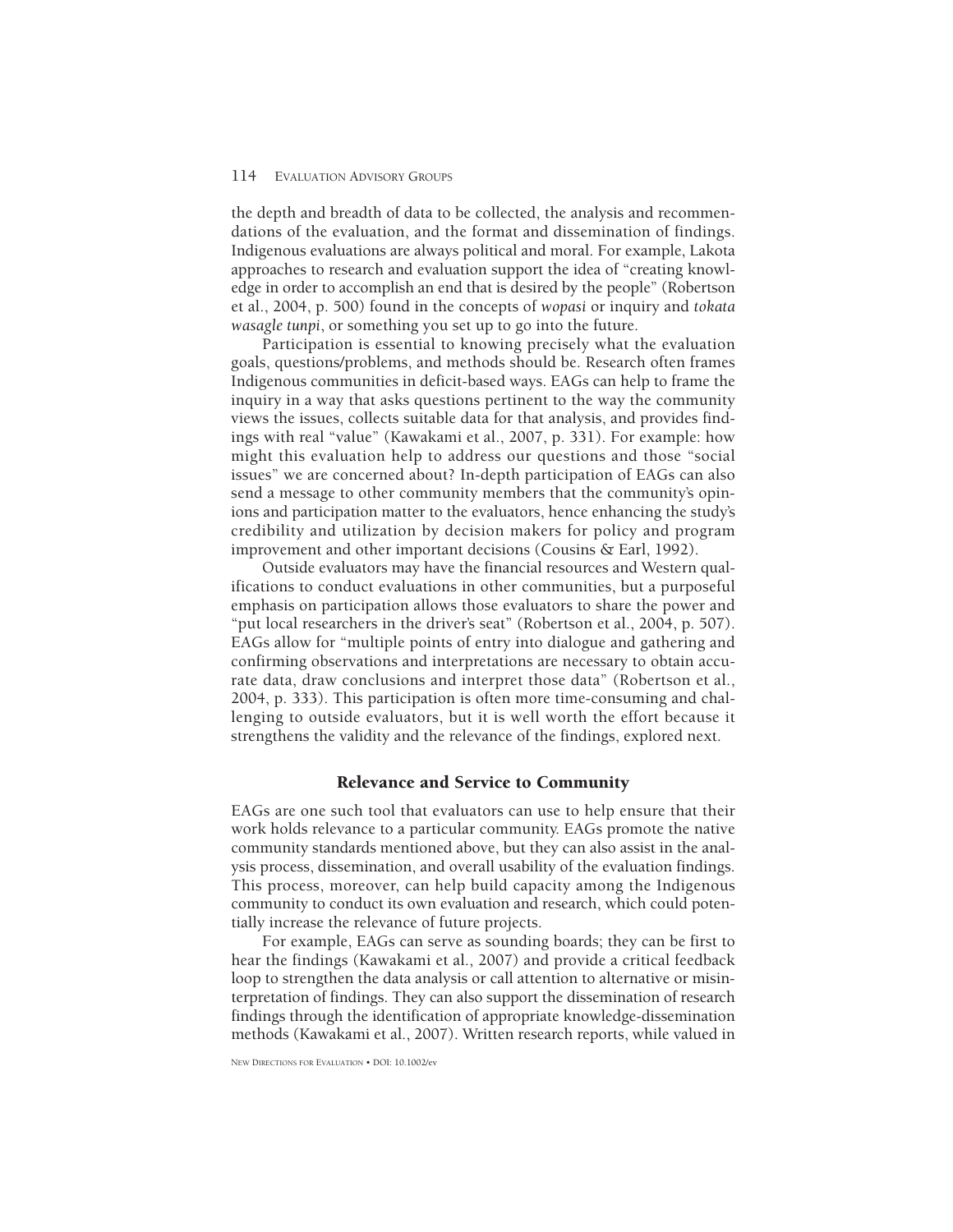Western evaluation traditions, may not always be appropriate to the community's paradigm. If story, or *mo'oelo* (narrative), *oli* (chant), or performative (tribal song) methods are most appropriate for the dissemination of the findings, then it is the evaluator's obligation to know about and use them (Lai, Yap, & Dom, 2004 cited in Kawakami et al., 2007). If evaluation findings are grounded and valid and the dissemination methods are relevant, the evaluation is more likely to be utilized. EAGs are integral to this process.

Finally, evaluation processes and outcomes that provide value to a community also help to build the capacity of those communities to conduct their own evaluations and to develop relationships for future collaborative evaluation efforts. Focusing on the relevance of the evaluation creates space to allow the community to struggle with knowledge paradigms, their own priorities in evaluation and dissemination. This struggle is key to building capacities for evaluation among community members otherwise not trained in this area, and it also allows the community to speak back to the institutions and curricula that train "evaluators."

## **Summary**

[W]e remain a sovereign people who insist on the right to find our own solutions and our own ways of evidencing social transformations. Evaluations that support us in this effort must exhibit both academic and cultural validity. We look forward to the day when this approach becomes the norm of our evaluation experience. (Kawakami et al., 2007, p. 344)

Evaluation must be relevant to the community. It should center Indigenous knowledge paradigms and include the participation of Indigenous peoples, and it should produce outcomes and processes that are meaningful to the community and provide service to the community in a variety of negotiated ways that move beyond a cost–benefit perspective of evaluation study (Kawakami et al., 2007). Indeed, as Robertson et al. (2004) claim, evaluation should not only be relevant to a community's wants, needs, and understandings, but explicitly used in service of that community while simultaneously serving "larger goals of decolonization and liberation" (p. 500).

An evaluation study is often shaped without the knowledge or control of the Indigenous community. Until the time that Indigenous researchers and communities have full control over their own evaluation projects, EAGs are essential to complement evaluation practice. These groups can deconstruct Western assumptions, norms, and practices in order to ensure that the evaluation is centered in Indigenous epistemologies, values, and goals (Kawakami et al., 2007). They further use processes and outcomes that are appropriate to native communities by asking relevant questions and delivering relevant answers.

EAGs, however, are not only beneficial to outside evaluators. EAG participation can assist inside researchers as well. They may help call the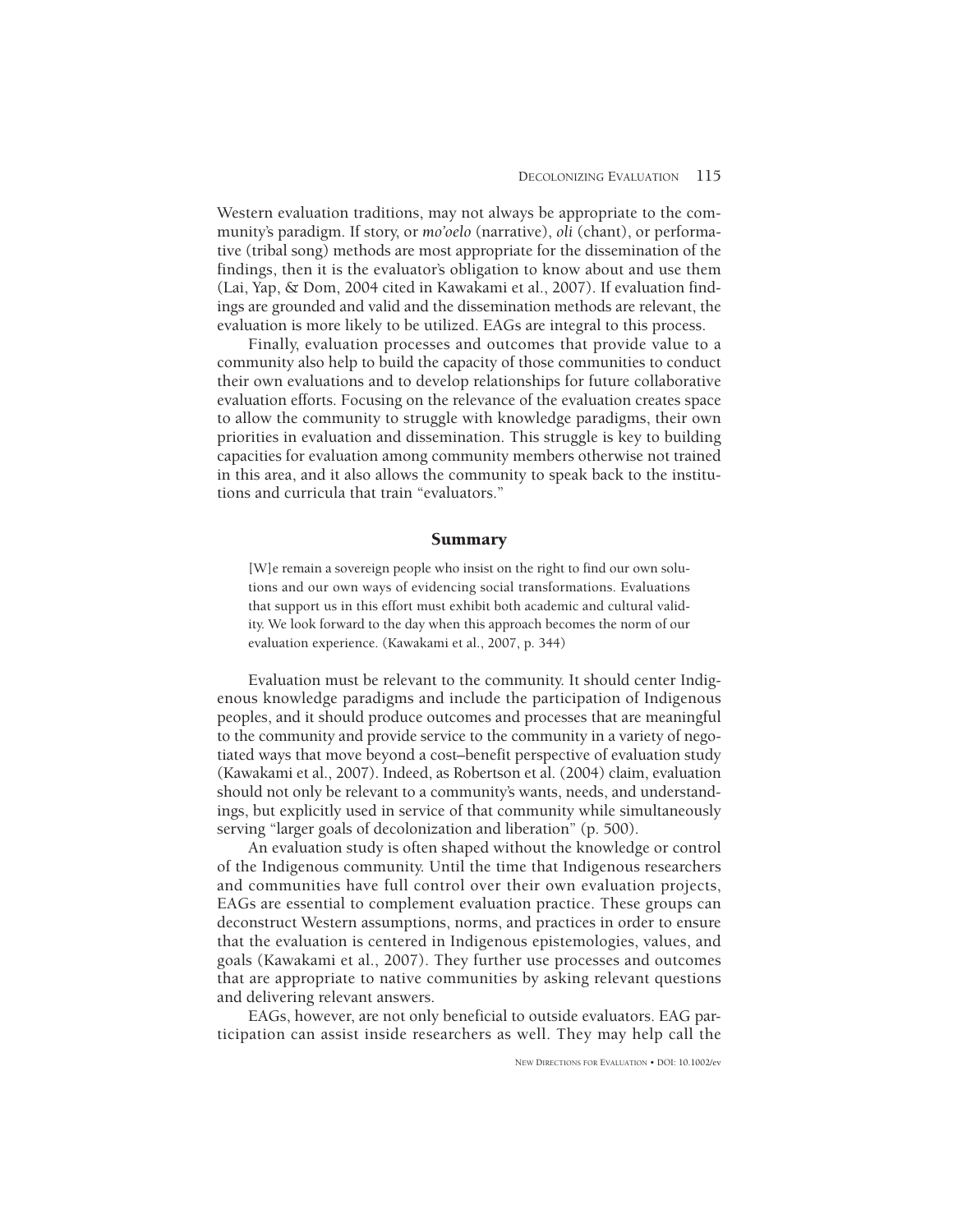research team's attention to mundane aspects of everyday life that may go unnoticed. They may challenge *practices as usual* that Indigenous communities have grown accustomed to, but upon further reflection counter their own decolonization, liberation, or community values. Furthermore, EAGs can provide a space for in-community variation in opinion and goals and an opportunity to dialogue further about the value of the evaluation process and the program(s) being evaluated.

### **References**

- Alfred, T., & Corntassel, J. (2005). Being Indigenous: Resurgences against contemporary colonialism*. Government and Opposition*, *40*(4), 597–614.
- American Evaluation Association. (2004). *Guiding principles for evaluators*. Retrieved from http://www.eval.org/publications/guidingprinciples.asp
- Castellano, M. B. (2004, January). Ethics of Aboriginal research. *Journal of Aboriginal Health, 1,* 98–114.
- Checkoway, B., & Richards-Schuster, K. (2003). Youth participation in community evaluation research. *American Journal of Evaluation, 24,* 21.
- Checkoway, B., & Richards-Schuster, K. (2004). Youth participation in evaluation and research as a way of lifting new voices. *Children, Youth and Environments 14*(2), 84*–*98. Retrieved from http://www.colorado.edu/journals/cye/
- Cochran, P., Marshall, C., Garcia-Downing, C., Kendell, E., Cook, D., McCubbin, L., & Gover, R. M. (2008). Indigenous ways of knowing: Implications for participatory research and community. *American Journal of Public Health*, *98*(1), 22–27.
- Cousins, J., & Earl, L. (1992). The case for participatory evaluation. *Educational Evaluation and Policy Analysis, 14*(4), 397*–*418.
- Cousins, J., & Whittmore, E. (1998). Framing participatory evaluation. *New Directions for Evaluation, 80,* 5–23.
- Gallagher, N. (1999). *Breeding better Vermonters: The eugenics project in the Green Mountain State.* Hanover, NH: University Press of New England.
- Help Fight HIV. (2012). Community Advisory Group. Retrieved from http://www .helpfighthiv.org/board.htm
- Johnston-Goodstar, K., Trinidad, A., & Tecle Solomon, A. (2010). Critical pedagogy through the reinvention of place: Two cases of youth resistance. In B. Porfilio & P. Carr (Eds.), *Youth culture, education and resistance: Subverting the commercial ordering of life.* Boston, MA: Sense Publishers.
- Kawakami, A., Aton, K., Cram, F., Lai, M., & Porima, L. (2007). Improving the practice of evaluation through indigenous values and methods: Decolonizing evaluation practice returning the gaze from Hawaii and Aotearoa. *Hulili: Multidisciplinary Research on Hawaiian Well-Being*, *4*(1), 319–348.
- Meyer, M. (2003). *Ho'oulu: Our time of becoming—Hawaiian epistemology and early writings.* Honolulu, HI: Ai Pohaku Press.
- Meyer, M. A. (2001). Our own liberation; reflections on Hawaiian epistemology. *The Contemporary Pacific, 13*(1), 125.
- Minkler, M., & Wallerstein, N. (Eds.). (2008). *Community-based participatory research for health: From process to outcomes* (2nd ed.). San Francisco, CA: Jossey-Bass.
- Presidential Commission for the Study of Bioethical Issues. (2011). **"***Ethically impossible": STD Research in Guatemala from 1946 to 1948.* Retrieved from www.healthequity. umd.edu/documents/Guatemala2011.pdf
- Robertson, P., Jorgenson, M., & Garrow, C. (2004). Indigenizing evaluation research: How Lakota methodologies are helping "raise the Tipi" in the Oglala Sioux Nation. *American Indian Quarterly, 28*(3/4).